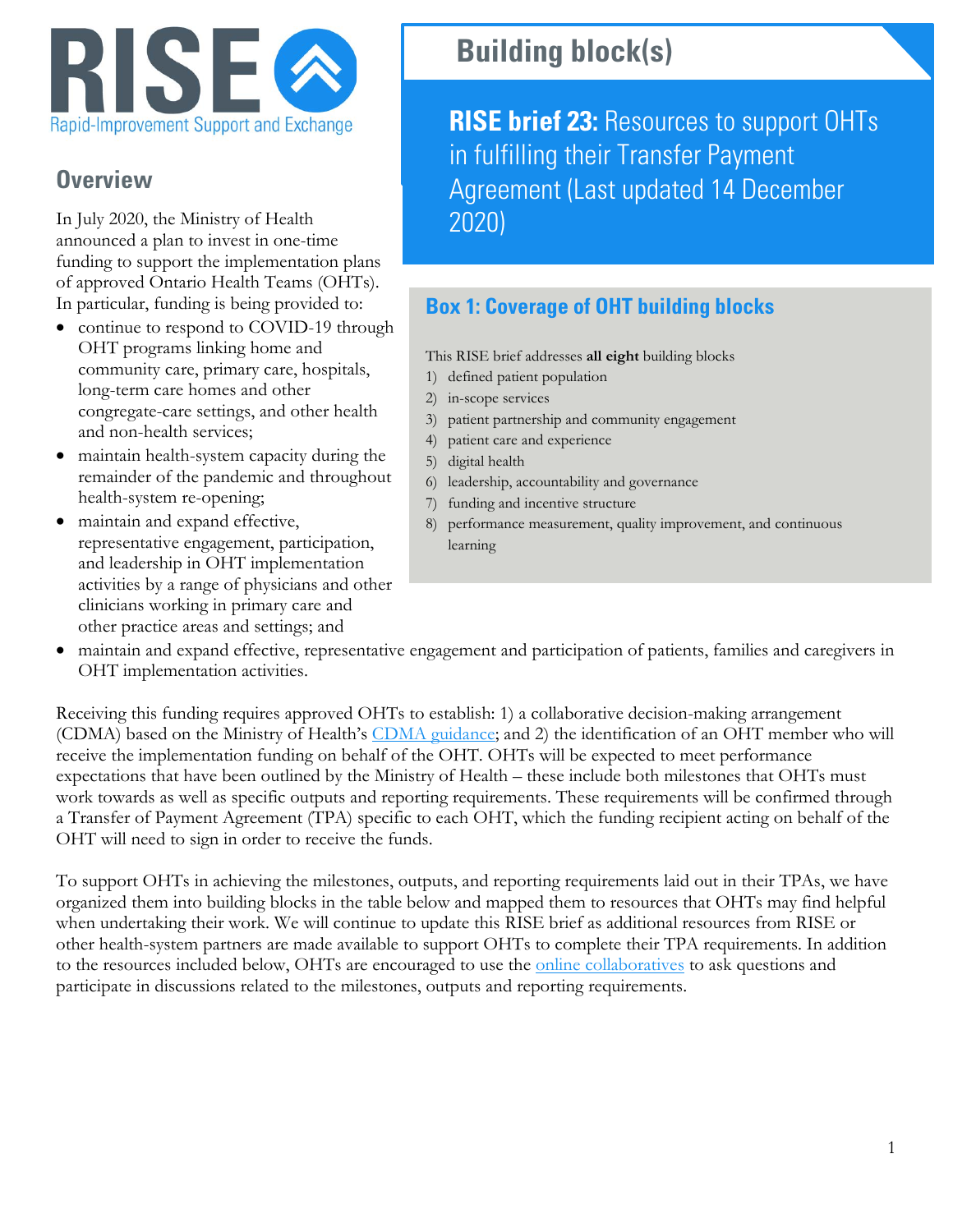## **Table 1: TPA performance expectations and resources that can help OHTs to achieve them**

| <b>Building blocks</b>                                                                                                        | Milestones for which                                                                                                                                                                                                                                                                                                                                                                                                                                                                                                                                                                                                | Deliverables and reporting                                                                                                                                                                                       | <b>Resources</b>                                                                                                                                                                                                                                                                                                                                                                                               |
|-------------------------------------------------------------------------------------------------------------------------------|---------------------------------------------------------------------------------------------------------------------------------------------------------------------------------------------------------------------------------------------------------------------------------------------------------------------------------------------------------------------------------------------------------------------------------------------------------------------------------------------------------------------------------------------------------------------------------------------------------------------|------------------------------------------------------------------------------------------------------------------------------------------------------------------------------------------------------------------|----------------------------------------------------------------------------------------------------------------------------------------------------------------------------------------------------------------------------------------------------------------------------------------------------------------------------------------------------------------------------------------------------------------|
|                                                                                                                               | OHTs should work<br>towards for 31 March<br>2022                                                                                                                                                                                                                                                                                                                                                                                                                                                                                                                                                                    | associated with TPA                                                                                                                                                                                              |                                                                                                                                                                                                                                                                                                                                                                                                                |
| Building block #1:<br>Defined patient<br>population (who is<br>covered, and what does<br>'covered' mean?)                     | • None identified                                                                                                                                                                                                                                                                                                                                                                                                                                                                                                                                                                                                   |                                                                                                                                                                                                                  |                                                                                                                                                                                                                                                                                                                                                                                                                |
| Building block #2: In-<br>scope services (what is<br>covered?)                                                                | Most primary-care<br>$\bullet$<br>providers serving the<br>OHT's priority<br>populations are OHT<br>partners                                                                                                                                                                                                                                                                                                                                                                                                                                                                                                        | • Communication protocols<br>to connect primary-care<br>providers with other OHT<br>partners<br>OHT plan on expanding<br>$\bullet$<br>the range and volume of<br>services provided by OHT<br>partners in 2022-23 | RISE brief 4 on primary-care<br>leadership and engagement<br><b>Ontario College of Family</b><br>Physicians tips for involving<br>family physicians in OHTs<br><b>Health Commons Solutions</b><br>Lab personas: Primary-care<br>physicians                                                                                                                                                                     |
| Building block #3: Patient<br>partnership and<br>community engagement<br>(how are patients<br>engaged?)                       | None identified<br>$\bullet$                                                                                                                                                                                                                                                                                                                                                                                                                                                                                                                                                                                        | Patient partnership<br>$\bullet$<br>strategy or framework<br>Patient declaration of<br>values, aligned to the<br>Patient Declaration of<br>Values for Ontario                                                    | Ontario Health (Quality)<br>patient-engagement framework<br>The Change Foundation<br>engagement and co-design<br>inventory of resources<br>Ontario Patient declaration of<br>values for Ontario                                                                                                                                                                                                                |
| Building block #4: Patient<br>care and experience (how<br>are patient experiences<br>and outcomes measured<br>and supported?) | $\bullet$<br>Care has been re-<br>designed for patients in<br>the OHT's priority<br>populations<br>Every patient in the<br>$\bullet$<br>OHT's priority<br>populations experiences<br>coordinated transitions<br>between providers (i.e.,<br>there are no 'cold hand-<br>offs')<br>Every patient in the<br>OHT's priority<br>populations has access<br>to 24/7 coordination<br>and system navigation<br>services<br>The majority of patients<br>$\bullet$<br>in the OHT's priority<br>populations who receive<br>a self-management plan<br>understand the plan,<br>and the majority who<br>receive access to health- | · None identified                                                                                                                                                                                                | RISE brief 6 on population-<br>health management<br><b>Health System Performance</b><br>Network webinar on logic<br>models that can be used in re-<br>designing care pathways<br>Health Commons Solutions<br>Lab care pathways for youth<br>that can be used in population-<br>health management (available by<br>request)<br>Ontario Health standards<br>playbook on transitions<br>between hospital and home |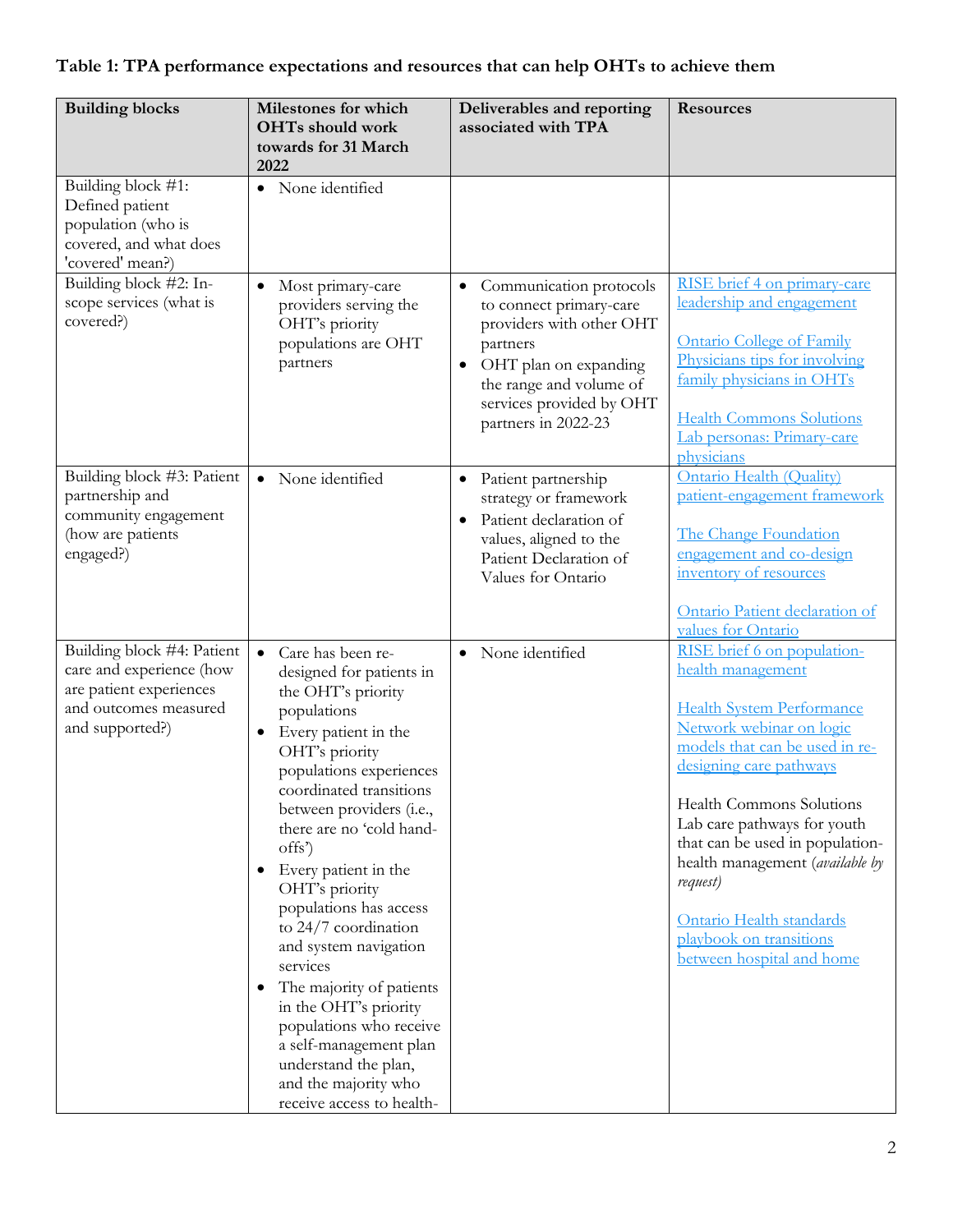| <b>Building blocks</b>                                                                                                                                                | Milestones for which<br>OHTs should work<br>towards for 31 March<br>2022                                                                                                                                                                                                                              | Deliverables and reporting<br>associated with TPA                                                                                                                                                                                                                                                                                                                                                                                                                                                 | <b>Resources</b>                                                                                                                                                                                                                                                  |
|-----------------------------------------------------------------------------------------------------------------------------------------------------------------------|-------------------------------------------------------------------------------------------------------------------------------------------------------------------------------------------------------------------------------------------------------------------------------------------------------|---------------------------------------------------------------------------------------------------------------------------------------------------------------------------------------------------------------------------------------------------------------------------------------------------------------------------------------------------------------------------------------------------------------------------------------------------------------------------------------------------|-------------------------------------------------------------------------------------------------------------------------------------------------------------------------------------------------------------------------------------------------------------------|
|                                                                                                                                                                       | literacy supports use<br>those supports                                                                                                                                                                                                                                                               |                                                                                                                                                                                                                                                                                                                                                                                                                                                                                                   |                                                                                                                                                                                                                                                                   |
| Building block #5: Digital<br>health (how are data and<br>digital solutions<br>harnessed?)                                                                            | More patients in the<br>$\bullet$<br>OHT's priority<br>populations are<br>accessing care virtually<br>and accessing their<br>digital health records<br>Information about<br>٠<br>OHT member service<br>offerings is readily<br>available and accessible<br>to the public (e.g.,<br>through a website) | Information-management<br>$\bullet$<br>elements of the<br>harmonized information-<br>management plan*                                                                                                                                                                                                                                                                                                                                                                                             |                                                                                                                                                                                                                                                                   |
| Building block #6:<br>Leadership, accountability<br>and governance (how are<br>governance and delivery<br>arrangements aligned, and<br>how are providers<br>engaged?) |                                                                                                                                                                                                                                                                                                       | Information-governance<br>$\bullet$<br>elements of the<br>harmonized information-<br>management plan*                                                                                                                                                                                                                                                                                                                                                                                             |                                                                                                                                                                                                                                                                   |
| Building block #7:<br>Funding and incentive<br>structure (how are<br>financial arrangements<br>aligned?)                                                              |                                                                                                                                                                                                                                                                                                       | Spending plan that<br>$\bullet$<br>includes descriptions of<br>planned and in-progress<br>projects and initiatives*                                                                                                                                                                                                                                                                                                                                                                               |                                                                                                                                                                                                                                                                   |
| Building block #8:<br>Performance<br>measurement, quality<br>improvement, and<br>continuous learning (how<br>is rapid learning and<br>improvement supported?)         | Progress has been made<br>$\bullet$<br>to reduce inappropriate<br>variation in care and<br>implement clinical<br>standards or best<br>available evidence<br>The OHT's<br>$\bullet$<br>performance has<br>improved on measures<br>of access, transition,<br>coordination of care,<br>and integration   | Quarterly reporting on<br>$\bullet$<br>three performance<br>indicators unique to each<br>$OHT*$<br>Methodology in the<br>$\circ$<br>first quarterly report<br>for each indicator and<br>identify relevant<br>benchmarks and<br>targets<br>Collaborative quality-<br>$\bullet$<br>improvement plan that<br>includes indicators and<br>targets specific to the<br>OHT's priority<br>populations and broader<br>system-integration<br>indicators to be later<br>defined by the Ministry of<br>Health | RISE brief 12 on rapid learning<br>and improvement<br>Ministry of Health's A healthy<br>Ontario: Building a sustainable<br>health care system (Chapter 4:<br>Reporting progress throughout<br>the system)<br><b>Ontario Health (Quality)</b><br>indicator library |

\*Templates will be provided by the Ministry of Health to ensure appropriate oversight and support simply, low-burden, standardized reporting of key OHT performance information